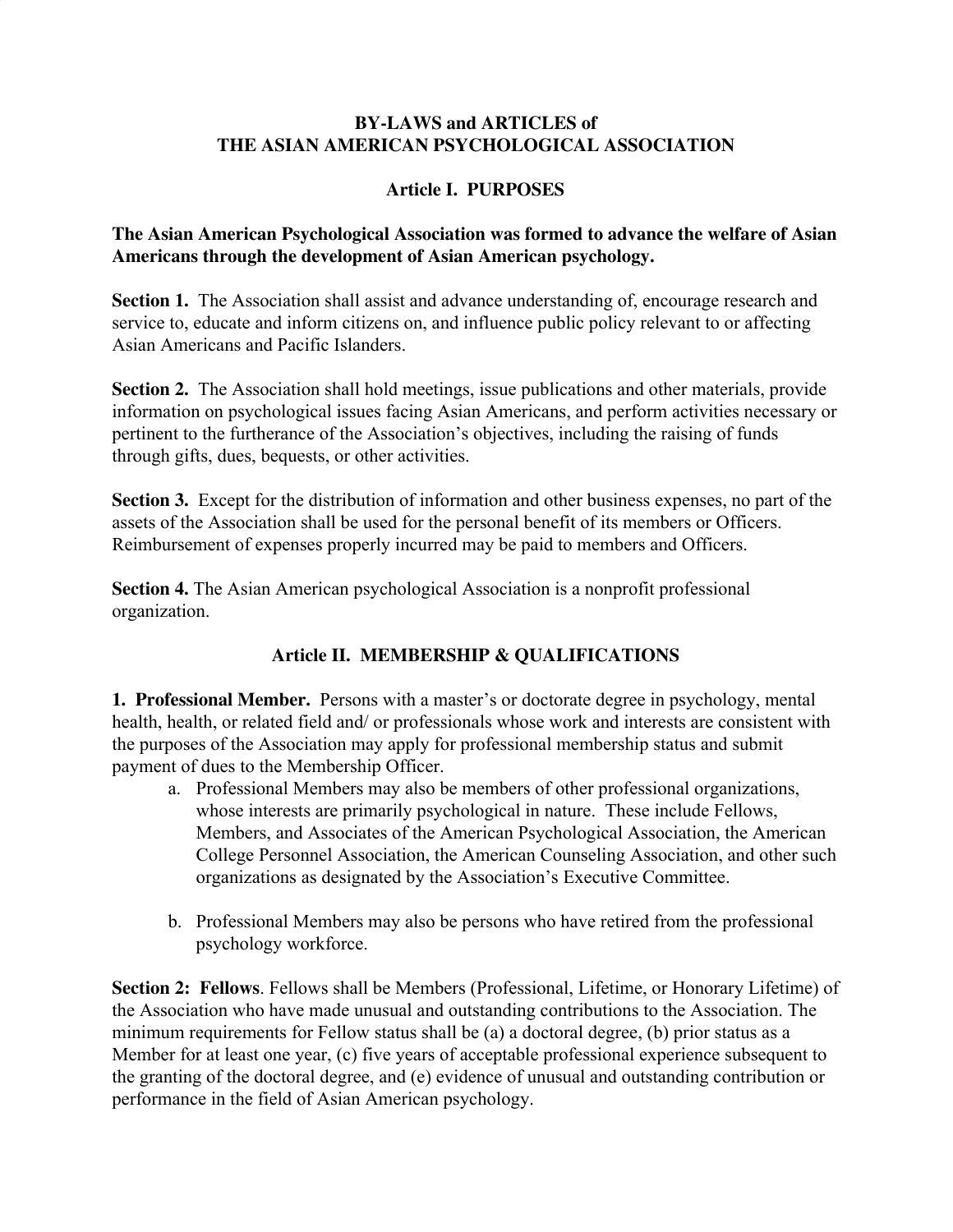Nominees for Fellow status will be evaluated by a Fellowship Committee but final election as Fellow will come from the Executive Committee of the Association. The Fellowship Committee will consist of members who have already attained Fellow status. The Chair and members of this committee will be appointed by the President.

**Section 3. Student Member.** Any person enrolled as an undergraduate or as a graduate student in psychology, counseling, mental health, or related field may apply as a Student Member by submitting the necessary student membership information and payment of dues to the Membership Officer.

**Section 4. Associate Organization Member.** Associate Members include, but are not limited to, organizations interested in the purposes and objectives of the Association. Such organizations may apply for membership by submitting the necessary application materials and dues as set forth by the Executive Committee.

**Section 5. Lifetime Members.** Any AAPA member may pay Lifetime Membership dues (amount set forth by the Executive Committee).

**Section 6. Honorary Lifetime Members.** These are select members who have made extraordinary contributions in advancing the welfare of Asian Americans or in the understanding of Asian American psychology. Honorary Lifetime Memberships are selected by the Executive Committee. Honorary Lifetime Members are exempt for payment of Association dues.

#### **Article III. RIGHTS, RESPONSIBILITIES, and PRIVILEGES OF MEMBERS**

**Section 1. Qualifications.** Membership in the Association is not based upon race, ethnic origin, nationality, sex, age, sexual orientation, physical abilities, or religious conviction. All individuals who wish to join the Association must demonstrate and interest in, or concern for, people of Asian and/ or Pacific Islander ancestry.

**Section 2. Rights.** The rights of all members, regardless of type of membership, shall be the same. Rights include eligibility to vote on Association matters (except Associate Organization members), eligibility to hold office in the Association (student members are limited to student Board of Director position), eligibility to work on special projects with in the Association by approval of the Executive Committee, and the right to express opinions or ideas.

**Section 3. Responsibilities.** The responsibilities of members shall include the adoption and practice of professional ethics and values. These include, but are not limited to, *Ethical Principles of Psychologists* (The American Psychological Association), *Ethical Standards* (The American counseling Association), *Code of Ethics for Mental Health Counselors* (National Academy of Certified Clinical Mental Health Counselors), *Principles of Medical Ethics, with Annotations Especially Applicable to Psychiatry* (American psychiatric Association), *Code of Ethics* (National Association of Social Workers), and other codes of professional conduct.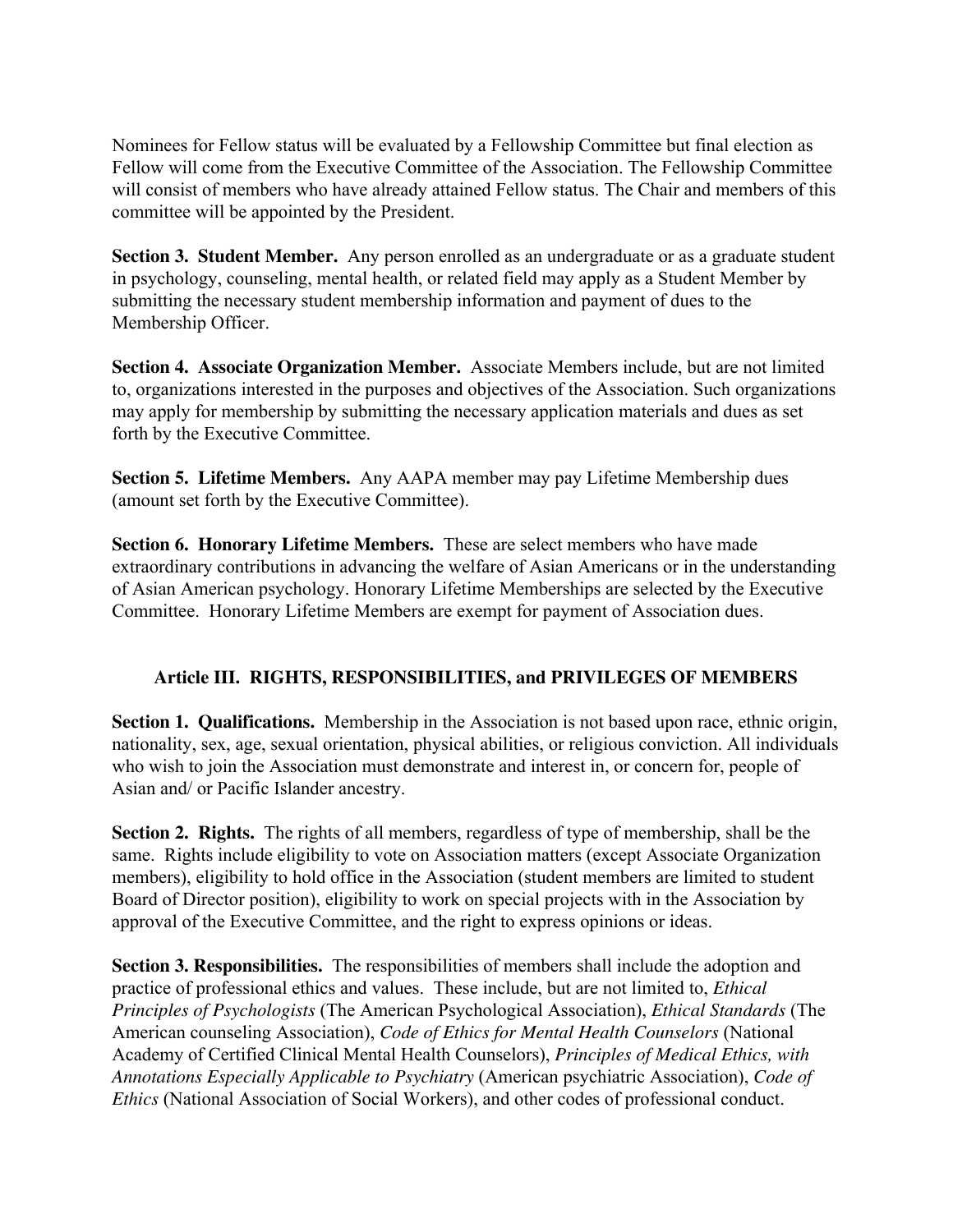**Section 4. Privileges.** Association members are entitled to attend Association conventions and meetings at Association members' fees. Members are also entitled to receive Association newsletters and/ or other Association correspondence at no additional cost. Members are entitled to purchase Association publications at members' rates.

**Section 5. Voting Privileges.** All members in good standing (except Associate Organization Members) shall have voting privileges and shall be eligible to hold offices. All elected officers shall have voting privileges in Executive Committee business matters.

**Section 6. Creation of Chapters and Divisions within AAPA.** Chapters and divisions of AAPA may be created following the "Guidelines for Creation of Chapters and Divisions".

**Section 7. Re-organization.** In the event that the Association decides to become a constituent part of another organization, differing rights and responsibilities may be established for different categories of Association members.

## **Article IV. TERMINATION OF MEMBERSHIP**

**Section 1. Unethical or Unlawful Activities.** Termination of membership shall occur when it has been substantiated that a member is/ has engaged in activities inconsistent with the purposes of the Association, has been charged with unethical or unprofessional conduct, or is convicted of illegal activities. Termination of membership of any person shall be decided by the affirmative majority vote of the Executive Committee.

**Section 2. Failure to Pay Dues.** Termination of membership shall occur when any member has failed to pay dues for two consecutive years. That individual shall be automatically dropped from membership in the Association. However, the individual may be re-enrolled upon payment of current dues.

#### **Article V. ELECTED OFFICERS**

**Section 1. Composition.** The President, Vice President, Secretary-Historian, President elect Past-President, and the American Psychological Association's Council Representative are Association officers elected by the membership. *Five* association members, who comprise the Board of Directors, shall also be elected by the membership. One Director position shall be held by a student member of the Association. One Director position shall be the Division CoR Chair.

**Section 2. Duties of the President.** In performing the duties of office, the President shall:

a. conduct the business of the Association between meetings of The Executive Committee;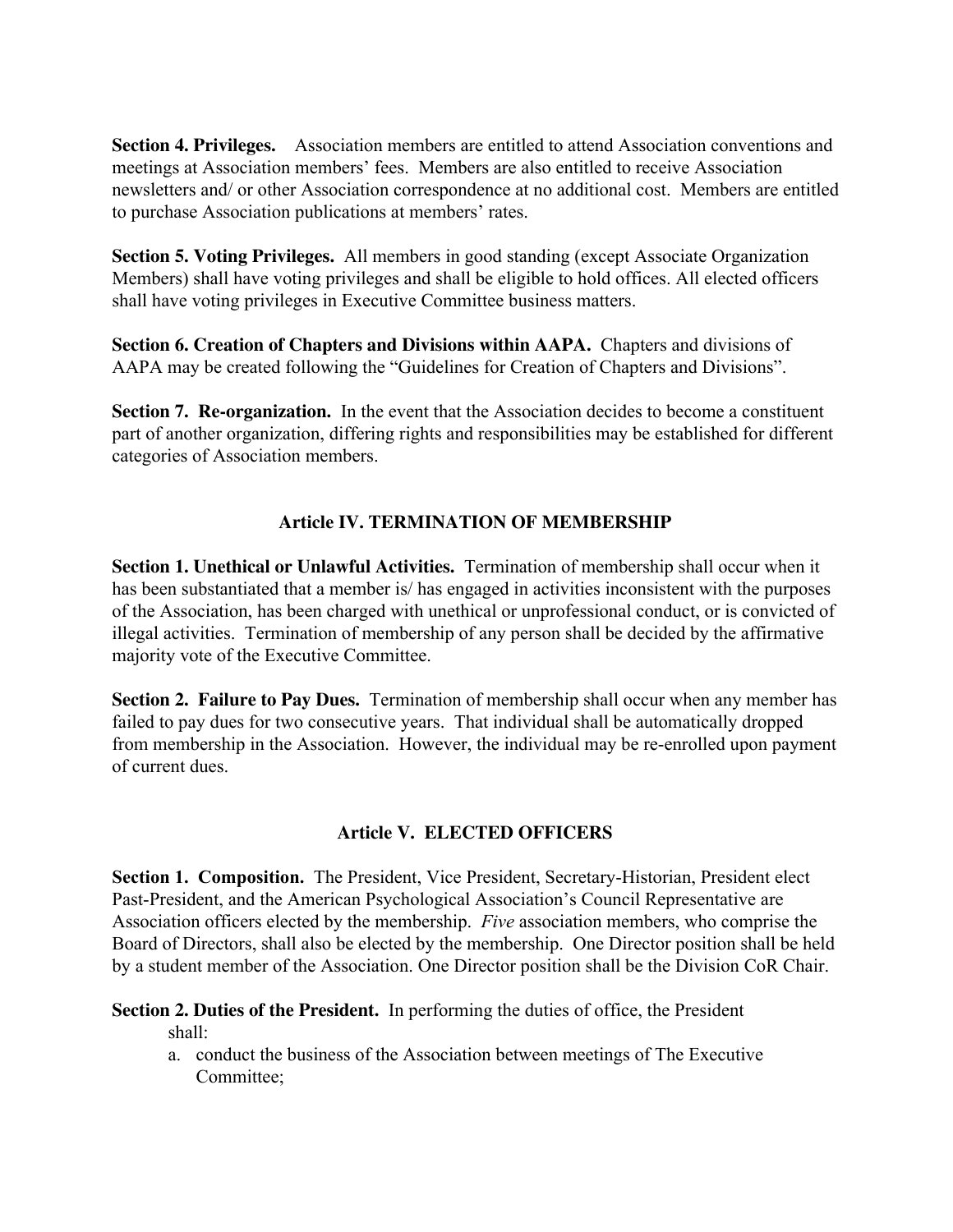- a. be an ex-officio member of all committees and chair of The Executive Committee meetings;
- b. represent the Association in business matters with other organizations, agencies, or governmental bodies;
- c. act for the Association in any particular business matter, provided that prompt reports are furnished to The Executive Committee, and that the action is not opposed by a majority of The Executive Committee, and that the action is consistent with the Association By-Laws;
- d. delegate some of his or her duties to other members at his or her discretion;
- e. serve a two year term of office, or until a successor assumes the office.

# **Section 3. Duties of the Vice President.** In performing duties of office, the Vice

President shall:

- a. serve in the place of the President should the President not be able to carry out his or her duties;
- b. assume other duties as agreed upon with the President;
- c. oversee the planning of the Association's annual convention;
- d. delegate responsibilities to other Association members at his or her discretion;
- e. serve a two year tem of office, or until a successor assumes the office.

## **Section 4. Duties of the Secretary-Historian.** In performing the duties of the office,

the Secretary-Historian shall:

- a. collect and maintain archival items of that Association including but not limited to AAPA publications (newsletters, monographs, journals, convention proceedings), convention programs, and other items of historical significance;
- a. document summaries of Executive Committee meetings and other Association meetings of historical significance when so directed by The Executive Committee;
- b. compose election materials for the newsletter and collect ballots;
- c. serve for two year term of office, or until a successor assumes the office.

#### **Section 5. Duties of the Past President.** In performing the duties of the office, the Past President shall:

- a. aid the Executive Committee with continuity of officer transition;
- b. assist the Association with special projects;
- c. serve for one year term of office, or until a successor assumes the office.

## **Section 6. Duties of the President Elect.** In performing the duties of office, the President-Elect shall:

- a. familiarize herself/himself with ongoing business of the Executive Committee, particularly business that would continue beyond the current President's term of office.
- b. assist the President and Executive Committee with the Association's business
- a. act as liaison to other national or international organizations which purposes or actions will benefit the Association and its purposes;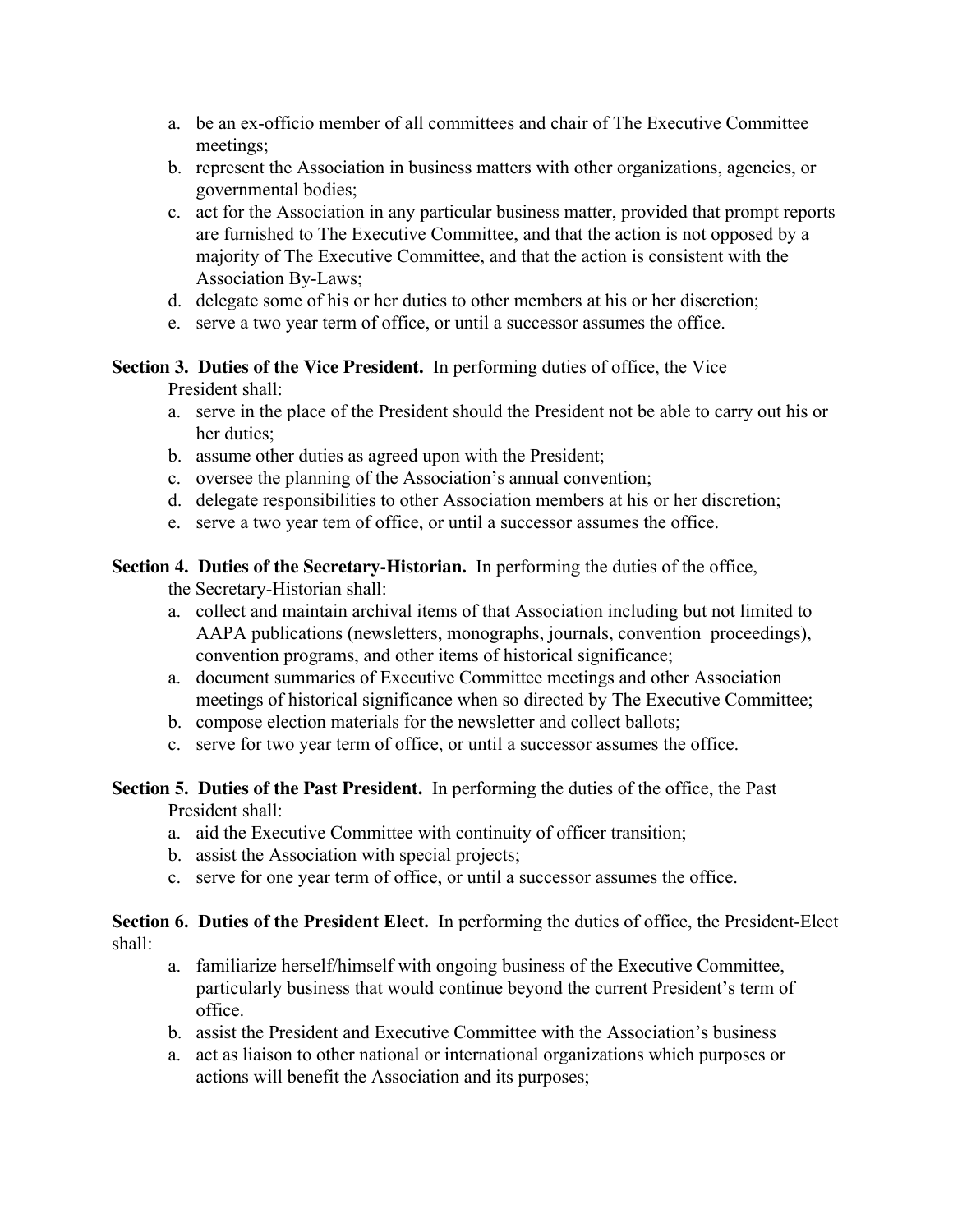- c. assist in soliciting corporate donations and other fund raising activities to carry out the objectives of the Association, including awarding of student scholarships;
- d. serve a one year term of office.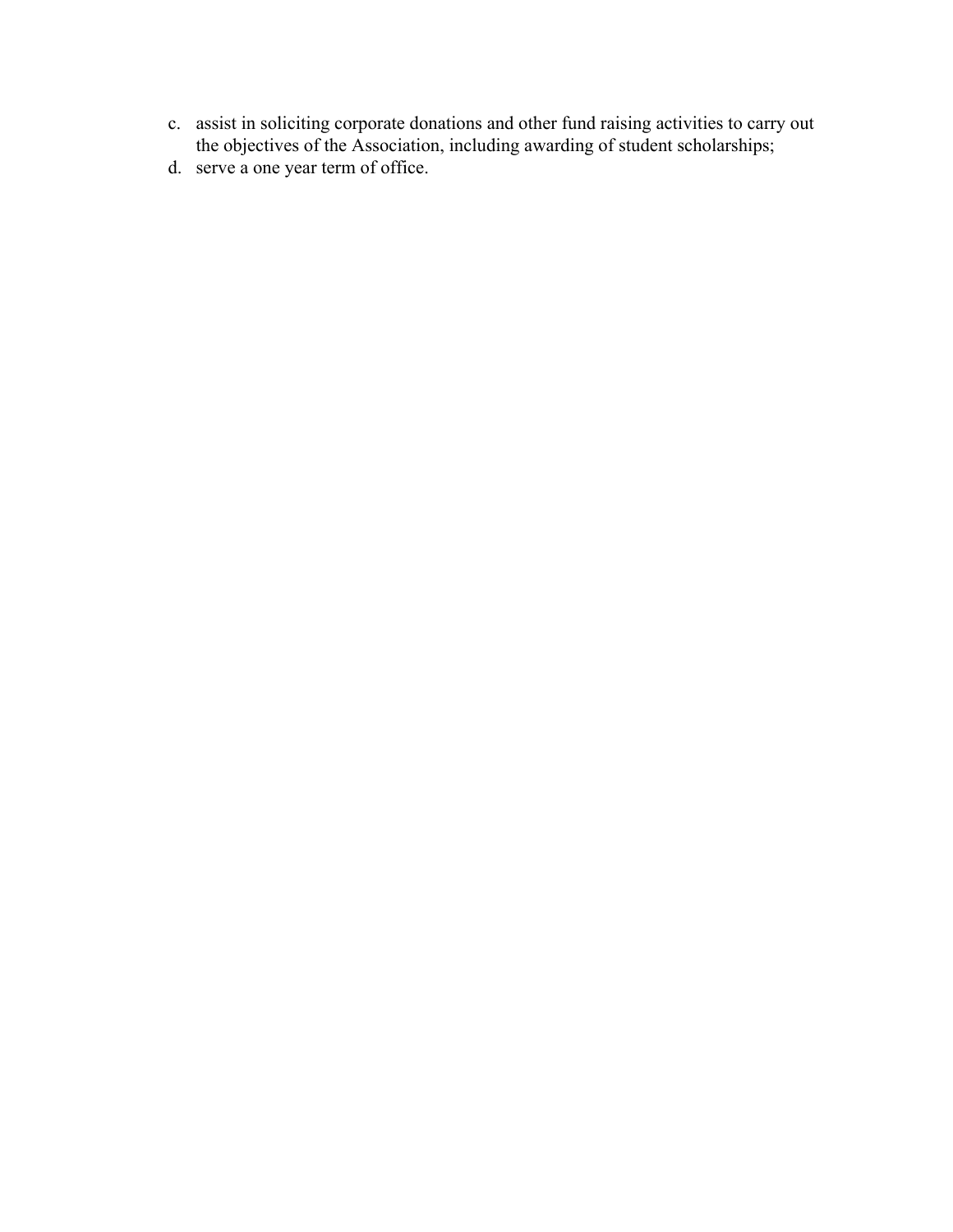**Section 7. Duties of the Directors.** In performing duties of their office, the Directors shall:

- a. assume specific duties and responsibilities as directed by the President;
- b. assist the Vice-President in planning the annual convention;
- c. act as liaisons to other national or international organizations which purposes or actions will benefit the Association and its purposes;
- d. assist in soliciting corporate donations and other fund raising activities to carry out the objectives of the Association, including awarding of student scholarships;
- e. serve for no more than two (2) consecutive terms of two years each.

**Section 8. Duties of the Council Representative.** In performing the duties of the office, the Council Representative shall:

- a. be a member of both the Association and the American Psychological Association;
- b. have demonstrated prior leadership, active involvement or commitment to the Association;
- c. represent the Association at the American Psychological Association's Council of Representatives in a manner consistent with the Association's By-Laws and the interests and priorities of the Executive Committee;
- d. attend the Council's meetings and any other meetings related to Council business or designate an Alternate with the approval of the Executive Committee;
- e. provide a timely written report of Council's regular meetings to the membership and the Executive Committee;
- f. communicate with the President and the Executive Committee about issues and upcoming votes on the Council, initiate discussion on the Executive Committee about such issues, and inform the President and Executive Committee of recommendations for action;
- g. act for the Association in a particular business matter, provided that the action is supported by a majority of the Executive Committee;
- h. serve for a three year term of office, or until a successor assumes the office. A Council Representative cannot serve more than two consecutive terms. A Council Representative who has served for six consecutive years shall not be eligible for election or appointment for a period of one year as a Representative from any Division within the American Psychological Association or State/Provincial Association.

**Section 9. Duties of the CoR Chair.** In performing duties of the office, the **CoR Chair** shall:

- 1. Chair the AAPA Division Council of Representatives.
- 2. Communicate the perspectives and decisions of the Council of Representatives to the AAPA Executive Committee and advocate for Division interests.
- 3. Communicate the perspectives and decisions of the AAPA Executive Committee to the AAPA Division Council of Representatives.
- 4. Be elected from a slate of nominees provided only by the Council of Representatives
- 5. Not simultaneously hold a Division leadership position while serving as Divisions Representative/CoR Chair position
- 6. Serve for no more than one (1) consecutive term of two years.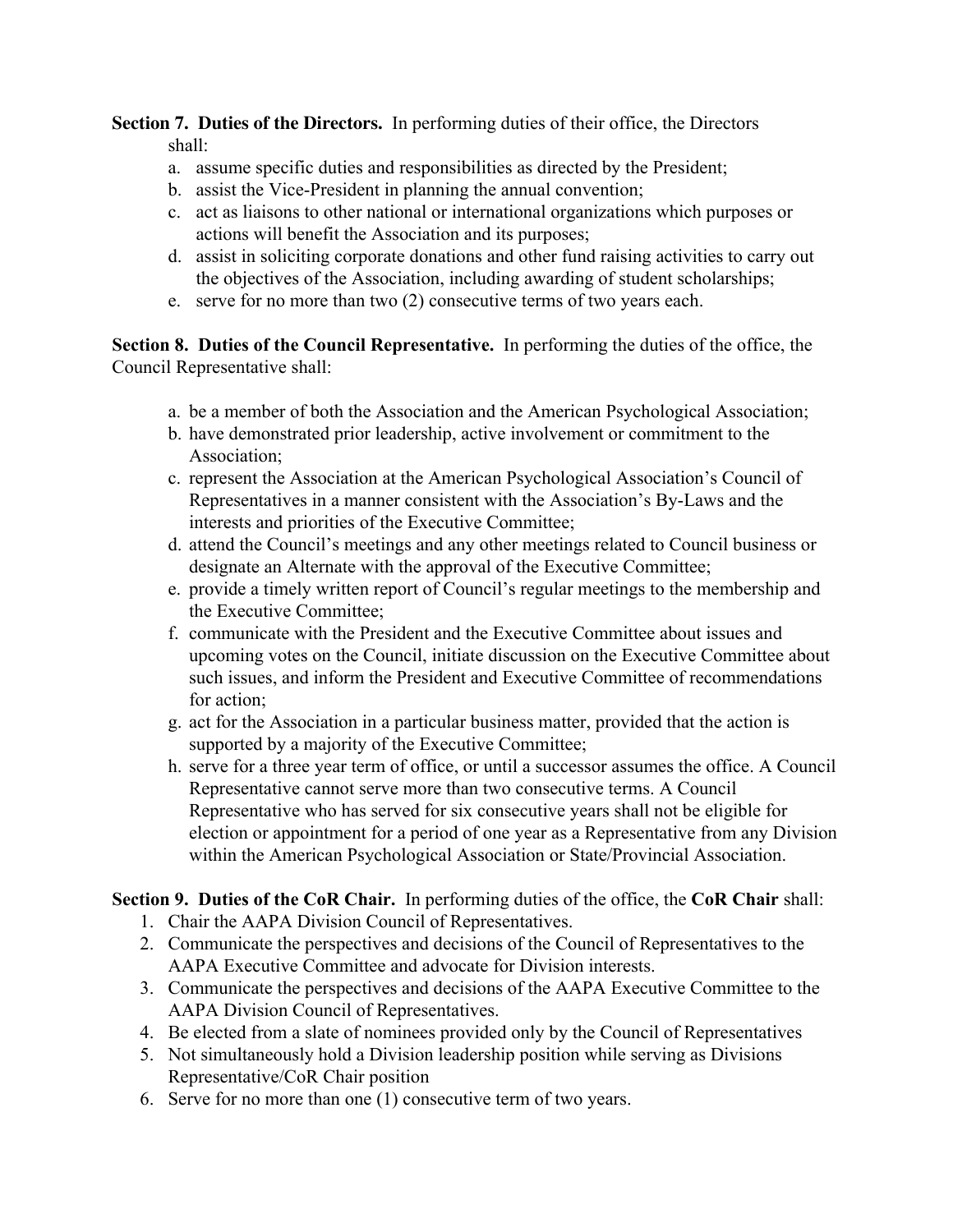## **Article VI. APPOINTED OFFICERS**

**Section 1. Composition.** The Communications Officer, Membership Officer, Financial Affairs Officer and the Editor of the Association Newsletter shall be appointed by the President with approval by the Executive Committee.

**Section 2. Duties of the Membership Officer.** In performing duties of office, the

- Membership Officer shall:
- a. receive payment of member dues and maintain financial records related to dues payment;
- b. conduct correspondence concerning membership;
- c. maintain and update membership lists, member data base, and/ or member directories;
- d. be responsible for annual membership renewal;
- e. help solicit new members;
- f. perform other duties relevant to Association member services;
- g. serve a two-year term of office, or until a successor assumes the office.

**Section 3. Financial Affairs Officer.** In performing duties of office, the Financial Affairs Officer shall:

- a. receive and distribute Association funds;
- b. maintain records of financial transactions and tax documents;
- c. ensure that association expenditures are within budget as approved by a majority of The Executive Committee;
- d. correspond and work with an accountant on annual Association tax returns;
- e. perform other financial duties relevant to the work of the Association;
- f. serve a two year term of office, or until a successor assumes the office.

**Section 4. Duties of the Newsletter Editor.** In performing duties of his or her appointment the Newsletter Editor shall:

- a. be responsible for the production, publication, and the distribution of the Association Newsletter to members and other interested persons or organizations;
- a. delegate some of these duties to other Association members if necessary;
- b. correspond with the Membership Officer regarding updated membership lists and/ or otherwise determine persons or organizations who/ which receive Newsletters;
- c. serve a two year term of office, or until a successor assumes the office.

**Section 5. Communications Officer.** In performing her or his duties of office, the Communications Officer shall:

- a. maintain, oversee and update all aspects of the Association's website and its content;
- b. maintain and oversee all aspects of the Association's Listserv;
- c. serve as the contact person for postings on both the website and the Listserv;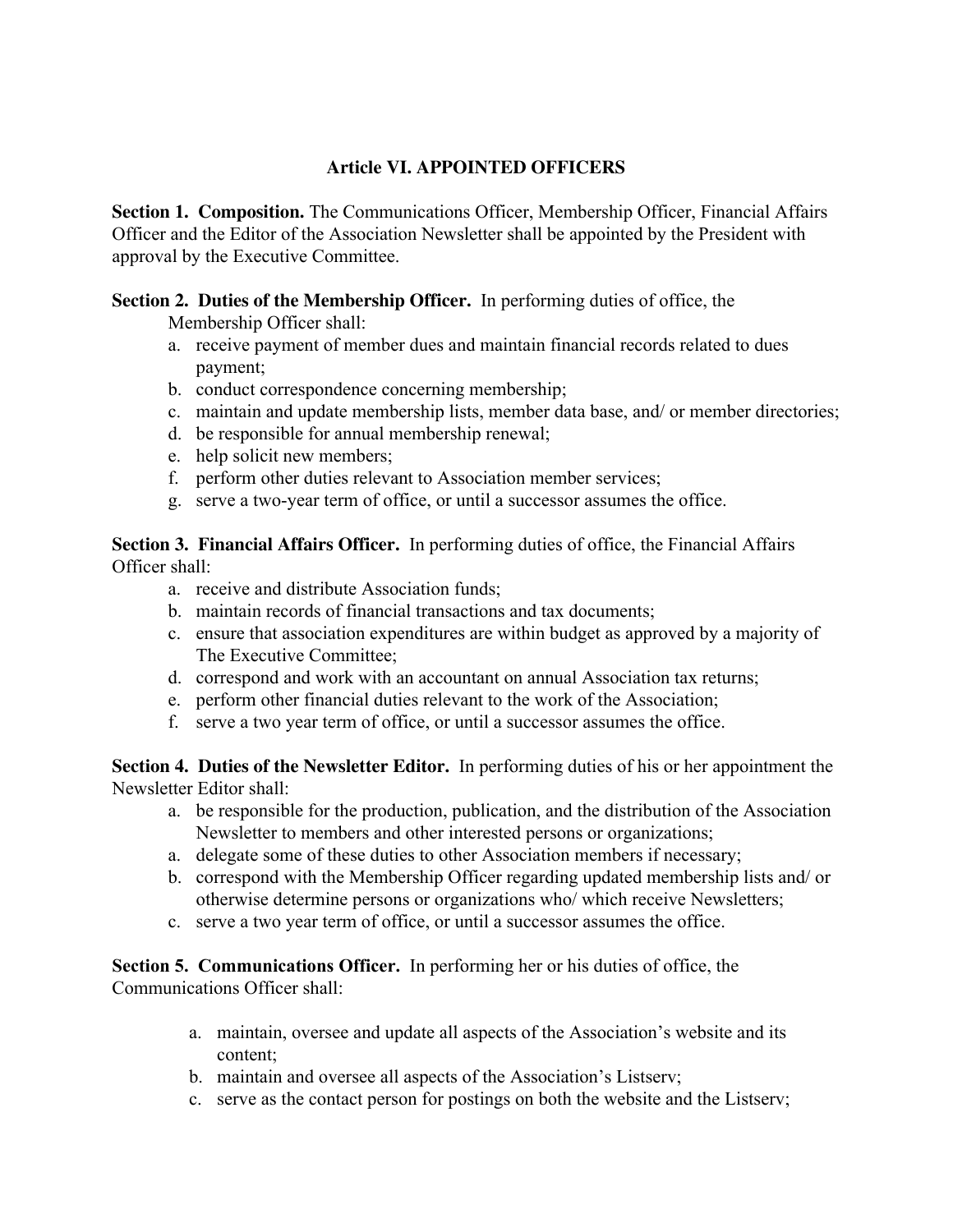- d. draft and distribute Association statements and correspondence on an ad hoc basis with the approval of the Executive Committee;
- e. a. perform other communication duties relevant to the work of the Association;
- f. serve a two year term of office, or until a successor assumes the office.

#### **Article VII. THE EXECUTIVE COMMITTEE**

**Section 1. Composition.** The Executive Committee shall be composed of President, Vice President, Past President, Communications Officer, Secretary-Historian, Membership Officer, Financial Affairs Officer, the Newsletter Editor, and the Board of Directors.

**Section 2. Responsibilities.** The Executive Committee, chaired by the President, shall:

- a. have full authority to act for the Association;
- b. recommend a budget;
- c. set forth policies and activities consistent with these By-Laws or its Amendments;
- d. conduct an annual business meeting, and conduct other meetings as deemed necessary;
- e. establish and maintain a central office for the Association.

**Section 3. Meetings.** The Executive Committee shall meet at least once per year, during which time a majority of the Officers and Board of Directors must be present before official business can take place. If a majority is not present, all other Executive Committee members not present must be contacted and given an opportunity to vote on matters raised at the meeting before such matters have become official business. If a meeting cannot be convened during a particular year, the President must submit to The Executive Committee a written report of old and new business so that The Executive Committee members shall be given a opportunity to raise business matters and to vote on official business.

**Section 4. Parliamentary Procedure.** The conduct of all meetings shall be guided by Parliamentary Procedure. All elected officers shall have voting privileges in Executive Committee meetings. Passage of any motion shall be made by majority vote of The Executive Committee. In the case of tie votes, the President's vote shall resolve the issue.

**Section 5. Notice to Members.** An Annual Report, summarizing all the activities of the Executive Committee, will be submitted at the AAPA Convention and published in the **Newsletter** 

#### **Article VIII. TIMING OF ELECTIONS, TRANSITION OF OFFICERS, AND TERMINATION OF OFFICERS**

- **1. Elections.** Elections of Officers shall be as follows:
	- a. The President and Vice-President shall be elected every two years;
	- b. The Secretary-Historian and CoR Chair shall be elected every two years (not the same years as President/VP);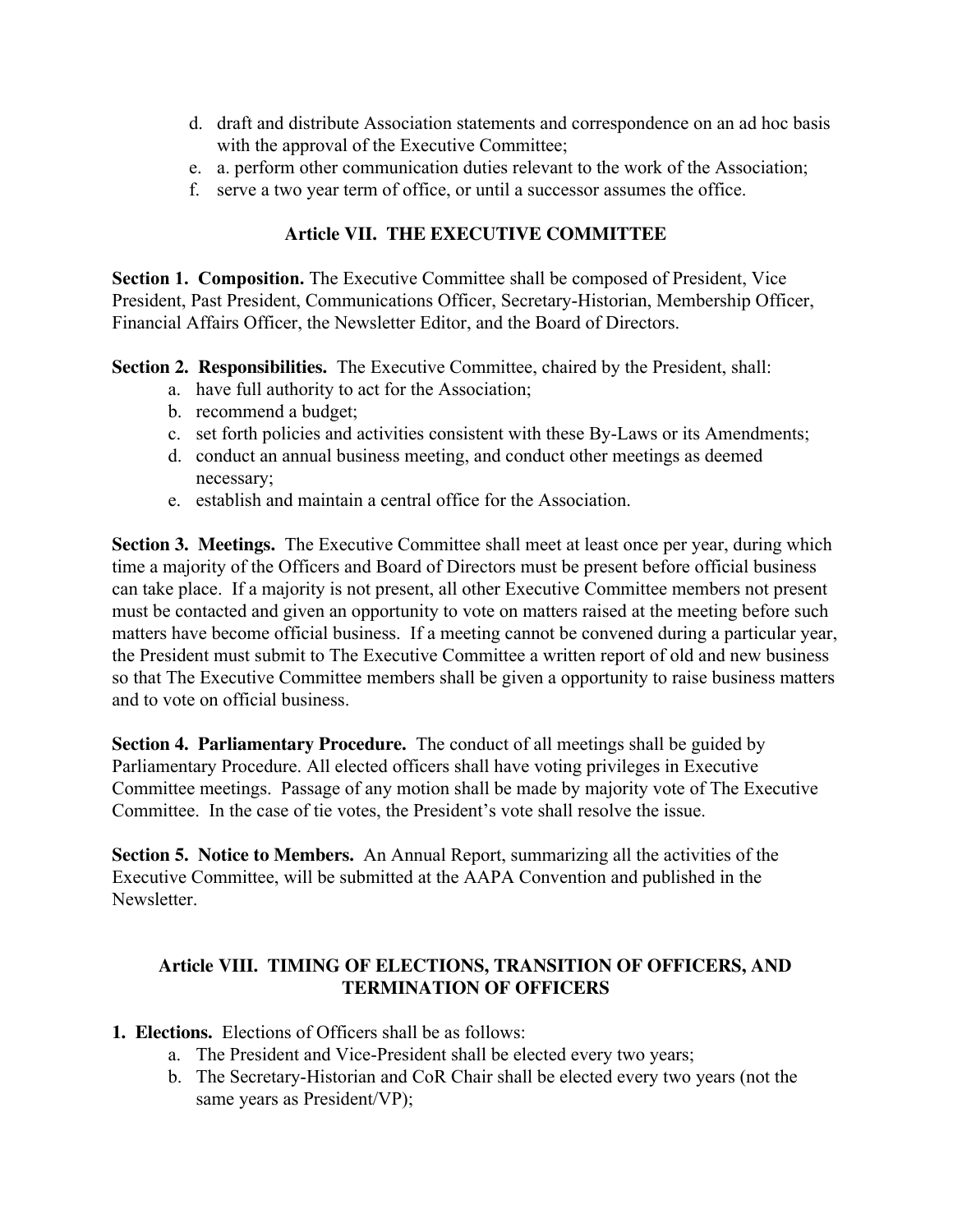- c. Each year, two Directors shall be elected for two year terms. In any one year, there shall be two new Directors who shall be serving their first year and two directors who shall be serving their second year of their two-year terms.
- d. The Council Representative shall be elected every three years
- e. Elections shall be held by June of the election year.

### **Section 2. Appointment of Officers.**

- a. The Communications Officer, Membership Officer, Financial Affairs Officer, and Newsletter Editor are appointed by the President with approval by the Executive Committee.
- b. In the event that an Incumbent Officer is unable to complete his/ her term of office, the President, with a majority approval of the Executive Committee shall appoint a member to complete that term of office.

## **Section 3. Transition of Officers.**

- a. The President-Elect, secretary-historian, and board members will assume their duties on August  $31<sup>st</sup>$  of the election year.
- b. The Vice-President (elected at the same time as the President Elect) will assume her/his duties on Augist 31<sup>st</sup> of the year following her/his election (so as to coincide with the President-elect transitioning to President)
- c. Consistent with the terms for all Council of Representatives to the American Psychological Association, the Association's Council Representative will assume office on January 1<sup>st</sup> following their election in the prior year.
- d. If an incumbent Officer is unable to complete his/ her term of office, The Executive Committee shall appoint an Association member to complete the term of office of the vacated position, or to appoint a member to a one-year term. This type of appointment to office shall not apply to the President or President-Elect. If the President-Elect is unable to complete his/her term of office, a special election shall be held so long as there is at least 6 months time until he/she is scheduled to assume the duties of President. Should the President-Elect be unable to complete his/her term of office with less than 6 months until he/she is scheduled to assume the duties of President, the elected Vice President shall become the President-Elect and assume the presidency.

## **Section 4. Termination of Office.** An individual elected or appointed to office shall be terminated for:

- a. failure to discharge responsibilities;
- b. failure to act in accordance with any Association By-Laws or Amendments;
- c. substantiated charges of unethical or unprofessional conduct;
- d. conviction of an illegal act;
- e. non-payment of membership dues for one year.

**Section 5. Termination Procedures.** The termination of an officer requires 2/3 of a vote of the Executive Committee. The termination will be announced in the next newsletter and members will be allowed to submit letters of opposition for consideration by the Executive committee.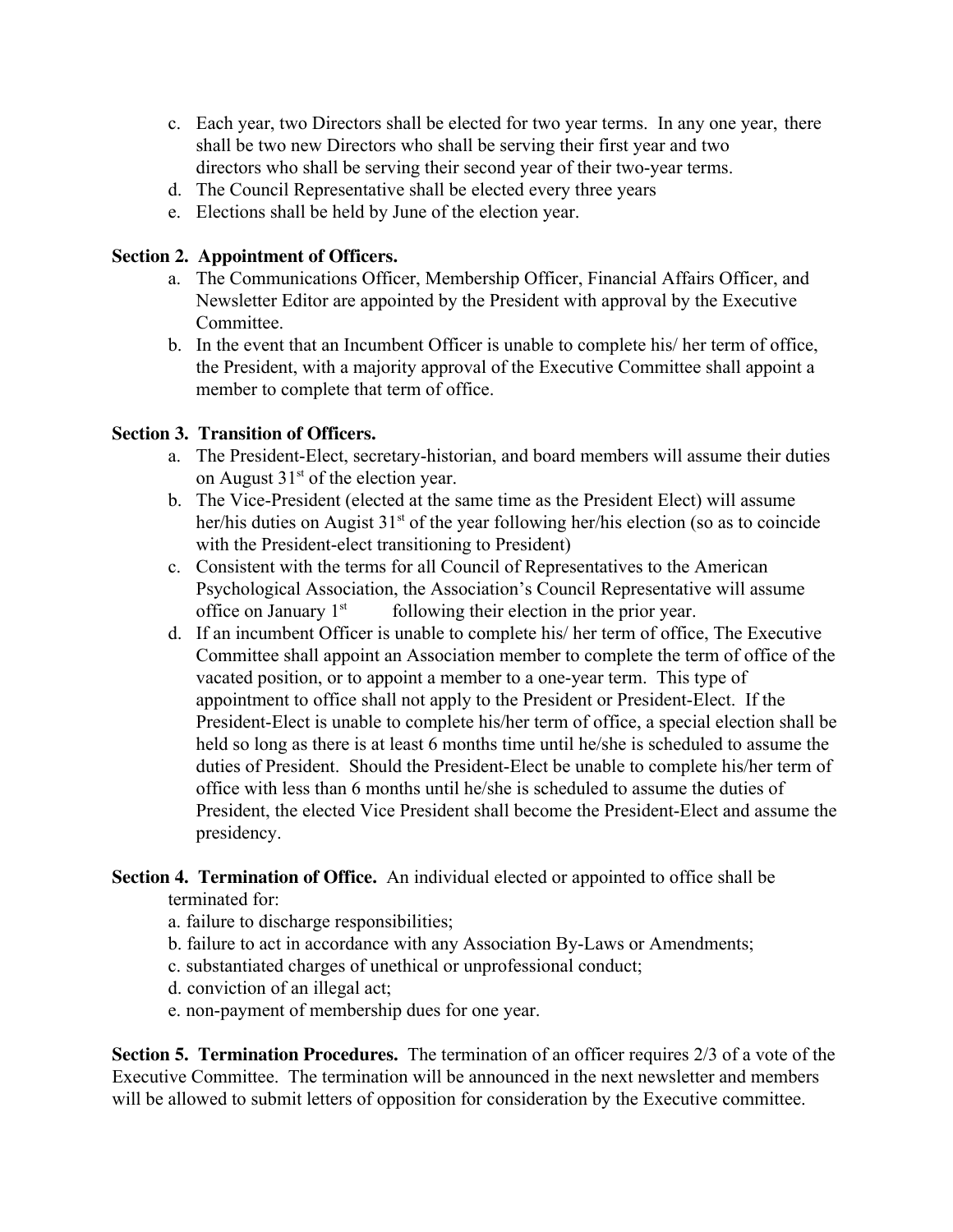## **Article IX. NOMINATIONS & ELECTIONS PROCEDURES**

The election of new Officers and Board Members should occur no less than three months prior to the Annual American Psychological Association Convention to enable a smooth transition between the outgoing and incoming Executive Committee.

**Section 1. Appointment of Chairperson.** A Nominations and Elections Chairperson shall be appointed by the President prior to any election of Officers or Directors. The Chairperson may appoint two other Association members to serve with him/ her as the Nominations & Elections Committee. Anyone serving on this Committee shall not be candidates for Officer or Director in the forthcoming election.

**Section 2. Call for Nominations.** The Nominations & Elections Committee shall issue a call for nominations to be published in the Newsletter. In rare instances, a call for nominations shall be communicated by special letters sent to all members for this explicit purpose.

**Section 3. Nominations & Willingness to Serve.** Members may nominate themselves or other members by writing to the Chairperson in response to the call for nominations. All nominees shall be dues current members of the Association. The willingness of nominees to serve shall be ascertained by the Chairperson if willingness has not been previously determined.

**Section 4. Publication of Nominees Statements & Slates.** Names, descriptions, statements from nominees, and the slate of final nominees shall be published in the Newsletter, or through a special mailing for that purpose.

**Section 5. Member Ballots & Votes.** Members shall vote for nominees by returning completed ballots to the Nominations & Elections Committee Chairperson or the Secretary-Historian. The closing date for return of ballots shall be two weeks, or no more than thirty (30) days after the mailing date of the Newsletter, or of the special mailing containing the approved and final list of nominees.

**Section 6. Counts & Tie Votes.** The Nominations & Elections Committee shall count completed ballots. The nominees who receive the greatest number of votes shall be elected. In the event of a tie vote, the decision of a majority of The Executive Committee shall resolve the tie.

**Section 7. Publication of Election Results.** Names of newly elected Officers and Directors shall be published in the next Association Newsletter, or by special letter of notification to the Association membership.

## **Article X. NOMINATIONS, ELECTIONS, OR VACANCIES: SPECIAL CIRCUMSTANCES**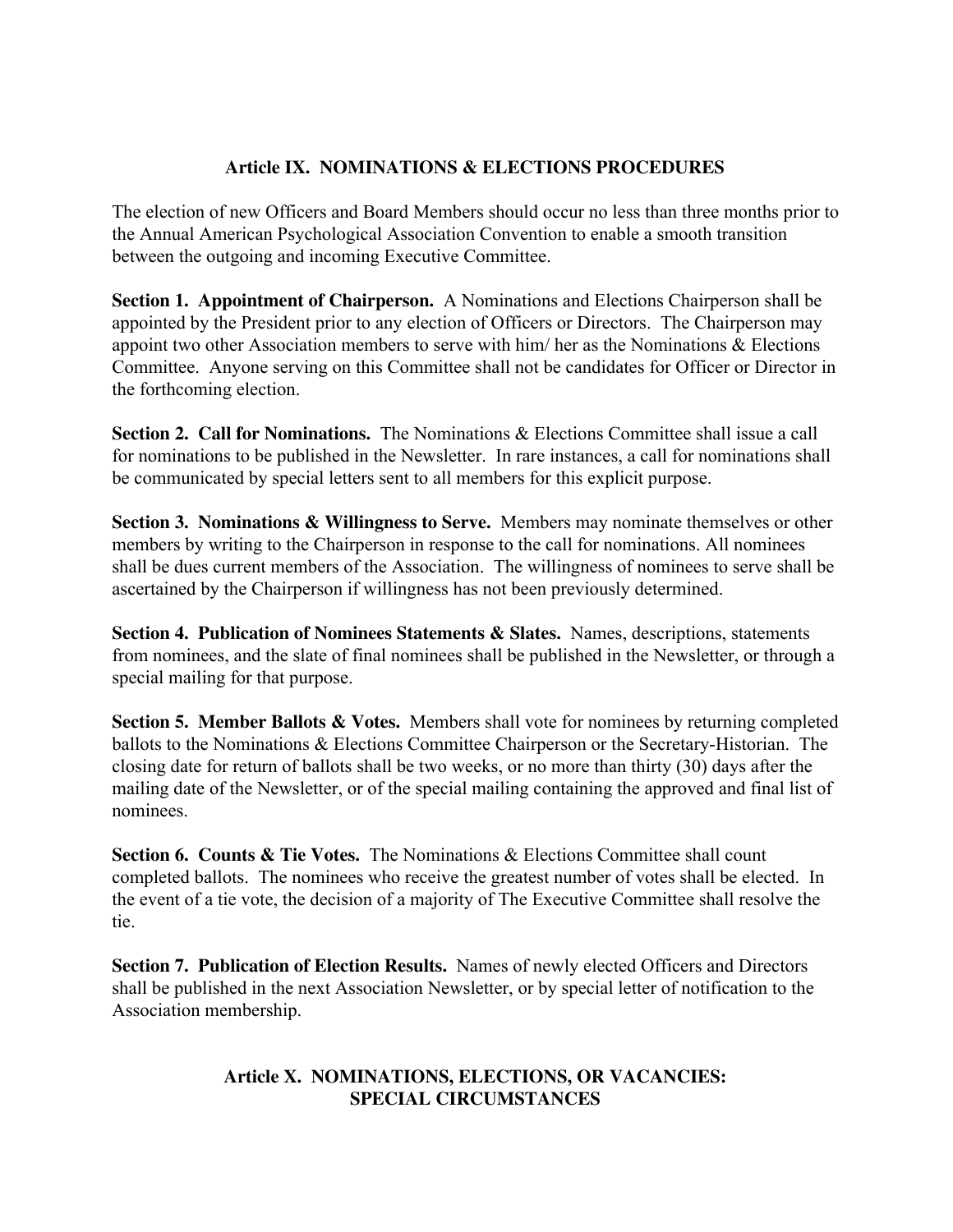**Section 1. Insufficient number of nominees.** When there is an insufficient number of nominees for elected positions (i.e., if the number of nominees falls short of the number of positions), The Executive Committee shall submit names of additional nominees for those positions provided that the number of nominees does not exceed the number of positions.

**Section 2. Excess number of nominees.** When there are more than five (5) nominees for any Officer position or more than four (4) times the number of nominees for available positions.

a. The Executive Committee may limit the number of final nominees to five

(5) for an Officer position, and to four (4) times the number of nominees for the available Board positions.

b. The selection of nominees is based upon the greatest number of nominating

votes. If there are ties among those nominees not having the greatest number of nominating vote but having enough votes to be considered among the top five (5), selection of these nominees is made by majority vote of The Executive Committee.

## **Article XI. AMENDMENTS TO BY-LAWS**

**Section 1. Initiation of Amendments.** Amendments may be initiated by a majority of The Executive Committee, by a petition submitted by any member and approved by a majority of The Executive Committee, or through a petition submitted by twenty-five (25) or more members to the President.

**Section 2. Publication & Balloting on Proposed Amendments.** Amendments, properly initiated and proposed, shall be published and ballots provided in the Newsletter, or in special mailings. The closing date for return of ballots shall be two weeks, or no more than thirty (30) days after the mailing date of the Newsletter, or of the special mailing to all members.

**Section 3. Adoption of Amendments.** An Amendment is adopted if at least 25% of the membership votes, and if a majority of the voting members approves it. If less than 25% of the membership votes, and if the majority of the voting members approves it, the Amendment is adopted only if a majority of The Executive Committee approve it.

## **Article XII. TAX EXEMPTION ISSUES**

**Section 1. Purposes**. The Association is operating exclusively for charitable, educational, religious or scientific purposes within the meaning of Section  $501(c)(3)$  of the Internal Revenue Code of 1986 (or corresponding section of any future Federal tax code).

**Section 2**. **Prohibition on Inurement**. No part of the net earnings of the Association shall inure to the benefit of, or be distributable to, its members, trustees, directors, officers, or other private persons, except that the Association shall be authorized and empowered to pay reasonable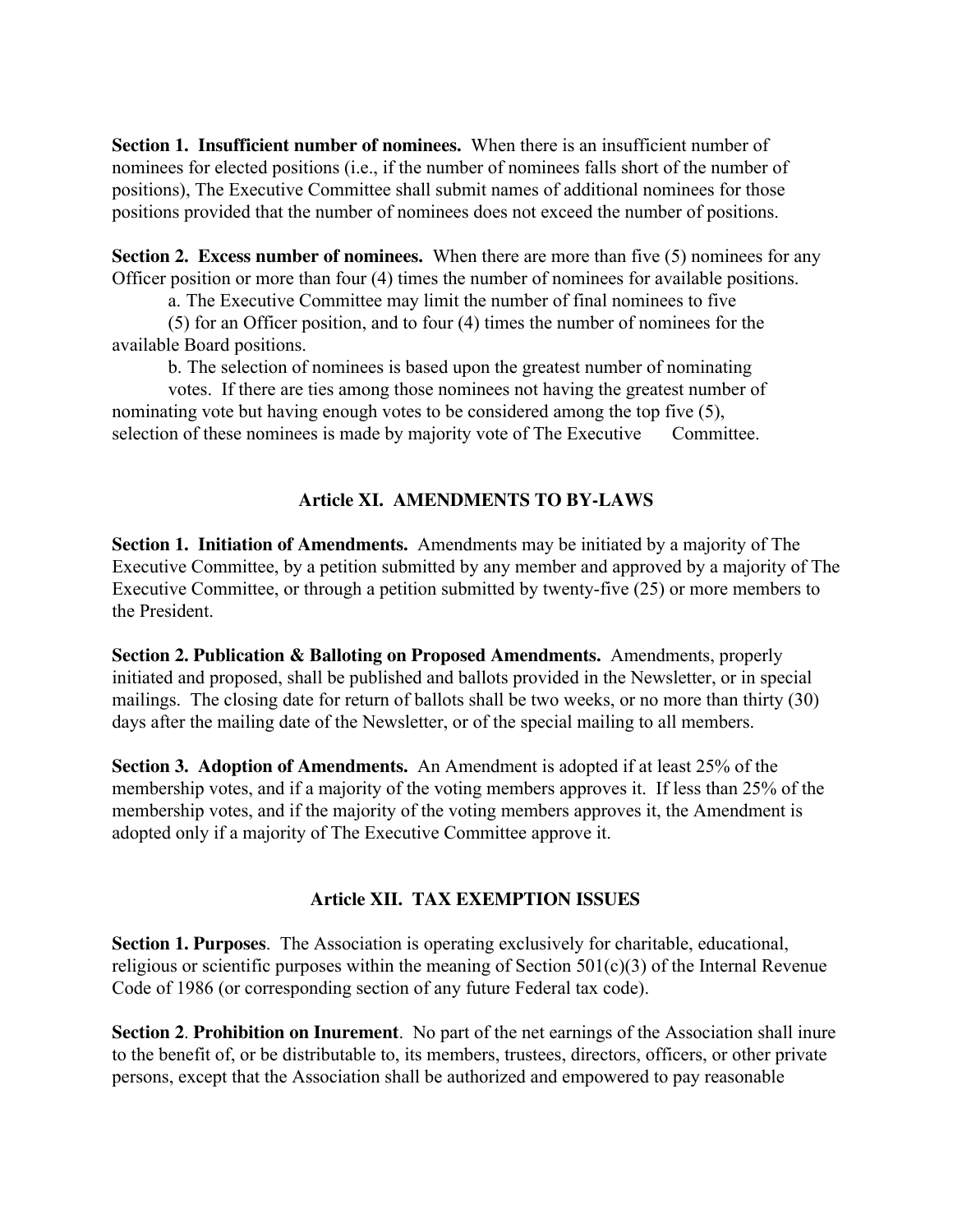compensation for services rendered and to make payments and distributions in furtherance of Section  $501(c)(3)$  purposes.

**Section 3**. **Lobbying and Political Activities**. No substantial part of the activities of the Association shall be the carrying on of propaganda or otherwise attempting to influence legislation, and the Association shall not participate in or intervene in (including the publishing or distribution of statements) any political campaign on behalf of, or in opposition to, any candidate for public office.

**Section 4**. **Prohibited Activities**. Notwithstanding any other provision of these articles, the Association shall not carry on any other activities not permitted to be carried on by an association exempt from federal income tax under Section 501(c)(3) of the Internal Revenue Code of 1986 (or corresponding section of any future federal tax code).

**Section 5**. **Dissolution**. Upon dissolution of this Association, assets shall be distributed for one or more exempt purposes within the meaning of Section 501(c)(3) of the Internal Revenue Code (or corresponding section of any future federal tax code) or shall be distributed to the federal, state or local government for a public purpose.

## **Article XIII. DIVISIONS**

**Section 1. Establishing Divisions**Divisions may be formed within Association to facilitate members with similar backgrounds, concerns or interests to organize themselves for the purposes of sharing information and resources. A Division shall be established whenever 10 percent or more of the Members of the Association petition for it and Executive Committee approves that petition with a majority vote. Individuals who would like to begin a new Division need to inform the AAPA EC with a written letter of intent including: (1) purpose of the Division; (2) Progress towards formation; (3) Financial plan; (4) Evidence and materials supporting the need for such a Division; (5) petition from at least 10% of AAPA members. The formal proposal needs to be sent to AAPA members 4 months prior to the annual convention. The AAPA/EC will discuss and vote for or against the establishment of the new Division 2 months prior to the convention to allow time for the proposed Division to prepare for their business meeting during the convention should the proposal be approved.

**Section 2: Dissolution of Divisions.** A Division may be dissolved by the Executive Committee when (a) the number of members within the Division falls below 5% of the Members of the Association (b) the Division votes to recommend dissolution or (c) the Division operates out of compliance with its by-laws and/or AAPA's by-laws and AAPA Division Guidelines. In each case, a written report will be provided either by AAPA EC or the Division EC supplying good and sufficient reasons for dissolution and notification that the division membership has been given full opportunity to state reasons for the continued existence of the Division.

**Section 3: Membership in Divisions:** Any Member of the Association may apply for membership in one or more Divisions. However, a Division may determine its own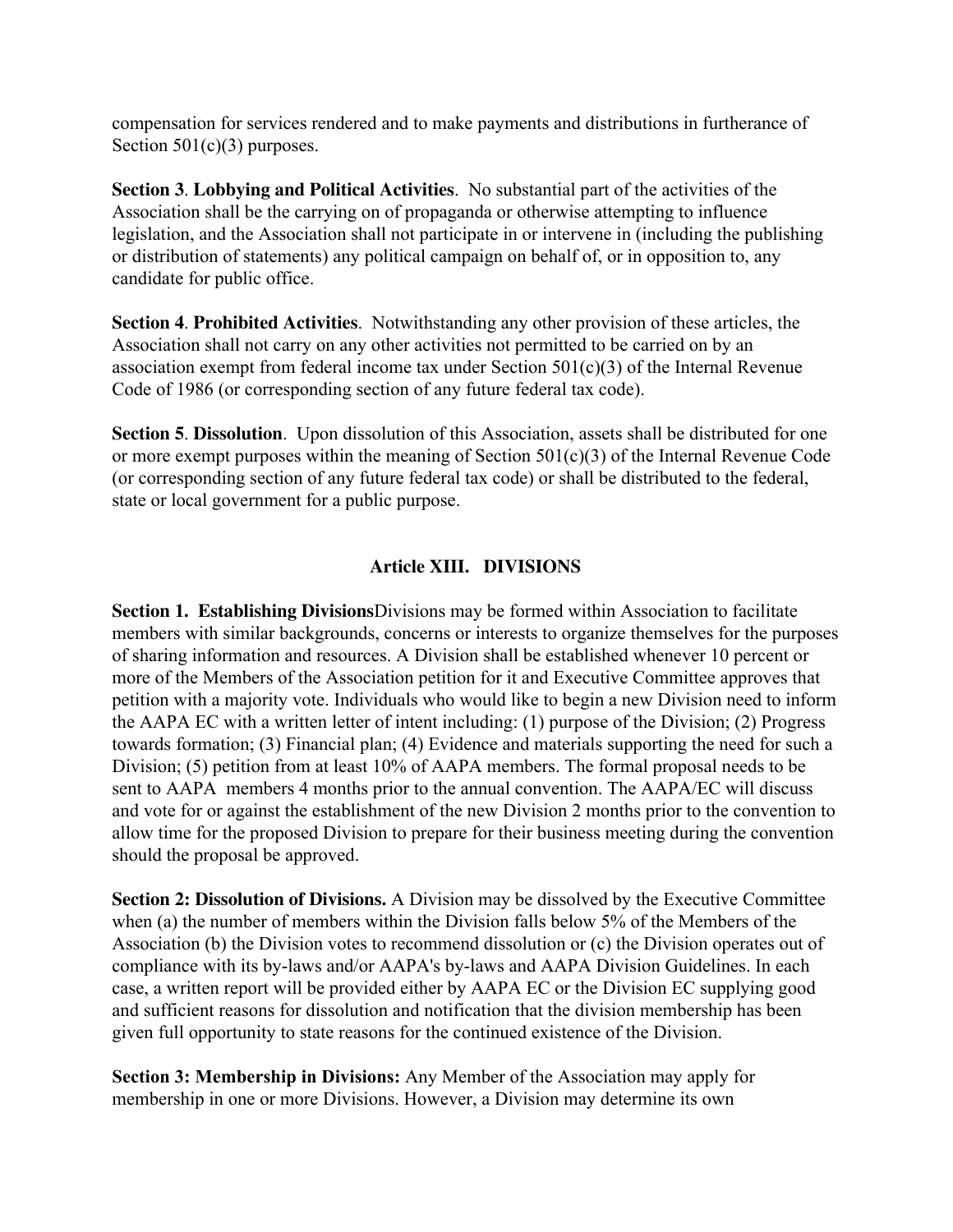qualifications for its membership classes.

**Section 4: Division Officers:** A Division shall have a Chair (or Co-Chairs), Secretary, Finance Officer and such other officers as it may desire. The qualifications for its officers and the method of their election shall be determined by the Division. However, a member may not be the Chair of a Division while serving as President, Vice President, or an EC voting member of the Association. In addition, a member may not serve as the Chair of more than one Division at a time. A Division may determine what persons among its membership shall have the right to vote in divisional matters.

**Section 5: Division By Laws:** Each Division shall draw up and maintain its own Bylaws and rules of procedure within the framework of these Bylaws. A copy of such bylaws should be forwarded to the AAPA Secretary-Historian for archiving. Each Division may elect such officers, appoint such committees, develop such local chapters and/or sections, and adopt such rules of procedure for the conduct of its business as it may desire, except that its committee and governance structure should not conflict with the Bylaws of the Association. Division bylaws must include the following information:

- Name and Purpose: Divisions may be organized to represent major scientific and professional interests that lie within the AAPA. Their proposed objectives need to fall within the scope of those stated in AAPA by-laws. A Division name needs to specify the interest of the division. A Division can change its name, provided that a notification (in the annual meeting or via e-mail) of proposed change is given to the AAPA. The AAPA EC will vote on the new name and get back to the Division within 4 weeks. The AAPA secretary/historian will note of the change in EC minutes for archiving. If the name is determined to not specify the interest of the Division, the EC will provide reasons for the rejection.
- Membership: Specify definition of the division's membership/fellowship/student member categories and criteria for each category. A Division member must be a member of AAPA. A Division may determine what persons among its membership will have the right to vote in Division matters. If a Division's membership is not processed through AAPA member services, a Division directory will be submitted to AAPA EC annually.
- Officers: Specify duties, criteria, and term of each office. Specify the nomination and election (ballot procedures) process, and state what happens if an officer couldn't finish his/her term. Divisions should have at least one Chair, finance officer, and one secretary. The division can include other officers and/or board members to reflect the needs of the Division. All officers shall be elected by a general election of the members of the Division.
- Meetings: Describe the time and place of the division's standard meetings, who are the voting parties, what is the voting process, and how members can introduce agenda topic. Also, specify how an emergency would be handled if there is no time for the division committee to meet (e.g. who would be the go-to person, and how would that person notify the division committee, and the relevant time frame).
- Amendments: Describe the process by which by-laws can be amended including how an amendment is proposed, how the membership is notified of the proposal, and the voting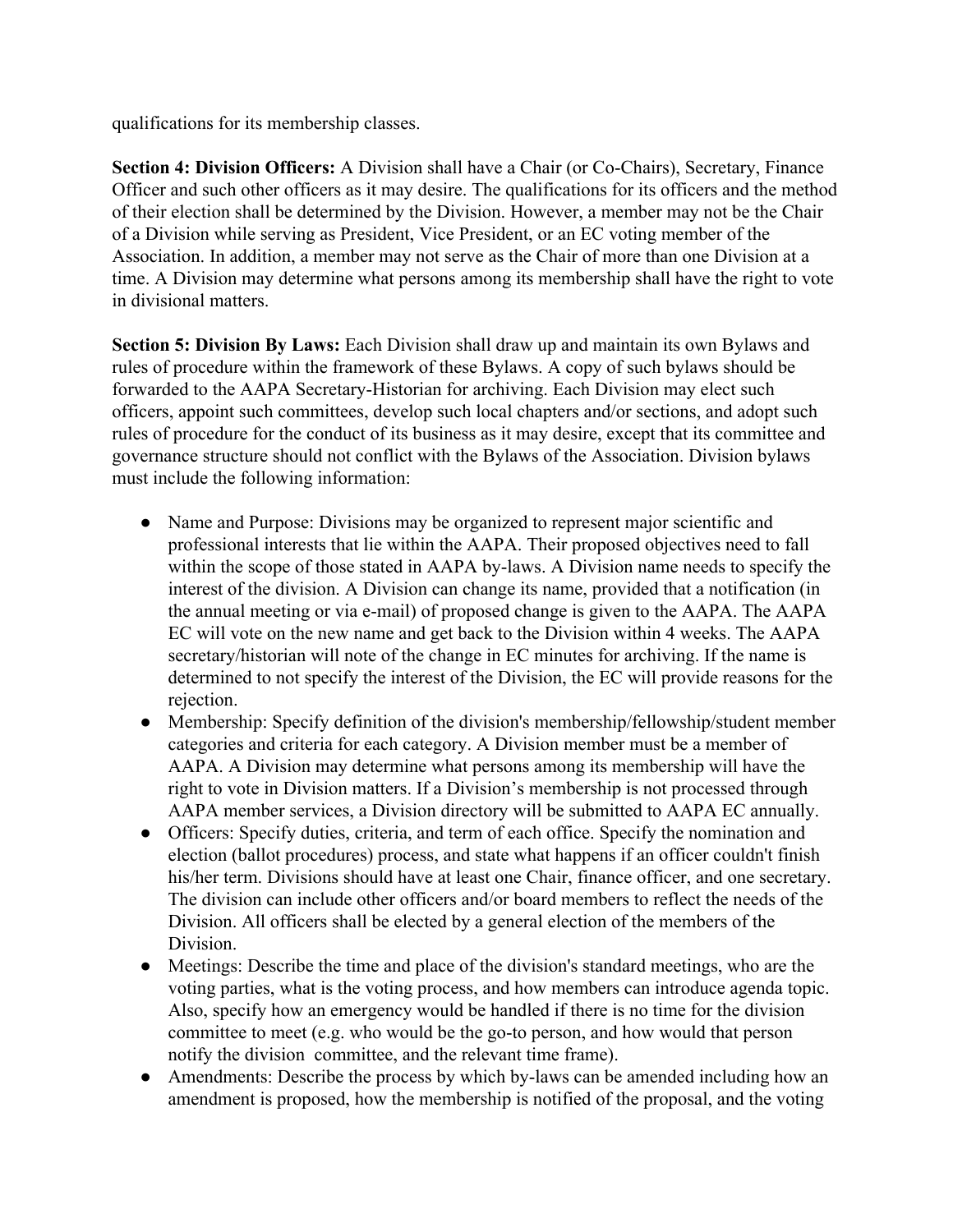process. If the bylaws of a Division are amended, the Division shall forward a copy of the revised Bylaws to the AAPA Secretary-Historian for archiving.

**Section 6: Division Reporting to AAPA:** End of Year Report: At the end of each membership year, Divisions must provide the AAPA EC a summary report on the activities of the Division. This report should include: activities, budget, projects, initiatives, officer election results, membership information, officer contacts.

**Section 7: Council of Representatives of Divisions (CoR**) **and CoR Chair with Voting Rights on the AAPA Executiuve Committee**: Members of the CoR include one representative from each AAPA Division each with one CoR vote. Non-voting members of the CoR include the CoR chair. The CoR will (1) serve an advisory function to the AAPA EC on the mutual implications and impacts of activities of AAPA and divisions; (2) provide guidance to facilitate coordination and communication among Divisions and between Divisions and AAPA; (3) make suggestions to enhance structural, functional, and policy relations among Divisions and between AAPA and Divisions; (4) provide efforts to help Division leaders fulfill their goals and (5) act as a facilitator in resolution of disputes among Divisions. The purpose of the CoR may be further determined by its members. The CoR and individual Divisions do not have power to change, approve of, or reject AAPA's bylaws.

**Section 8: Division Responsibility to AAPA:** The actions and policies of all divisions must be in accordance with AAPA By-Laws and the Division Guidelines that have been approved by the AAPA EC and Divisions.

## **Article XIV. COUNCIL OF PAST PRESIDENTS**

1. The Association shall have a Council of Past Presidents who will serve in an advisory capacity to the President and Executive Committee. The activities of this group shall be coordinated by the Chair of the Council who will serve for a 2-year term on a rotational basis. No Council member may serve for consecutive terms as Chair. The Chair of the Council will be elected by the members of the Council but she or he may not be an active member of the current Executive Committee (i.e, the Immediate Past President).

2. The Council will provide advice to the President and Executive Committee related to administrative issues, strategic and long-range planning, as well as other matters that may arise in the day-to-day operations of the Association. The advice of the Council shall not be binding on the President and the Executive Committee. As an honorary group that has not been elected to a specific office within the Association, the Council shall not have any power to act on behalf of the Association beyond its advisory functions outlined above.

Original: 1978 Amended: February, 1982 Amended: August, 1983 Amended: February, 1997 Amended: October, 2000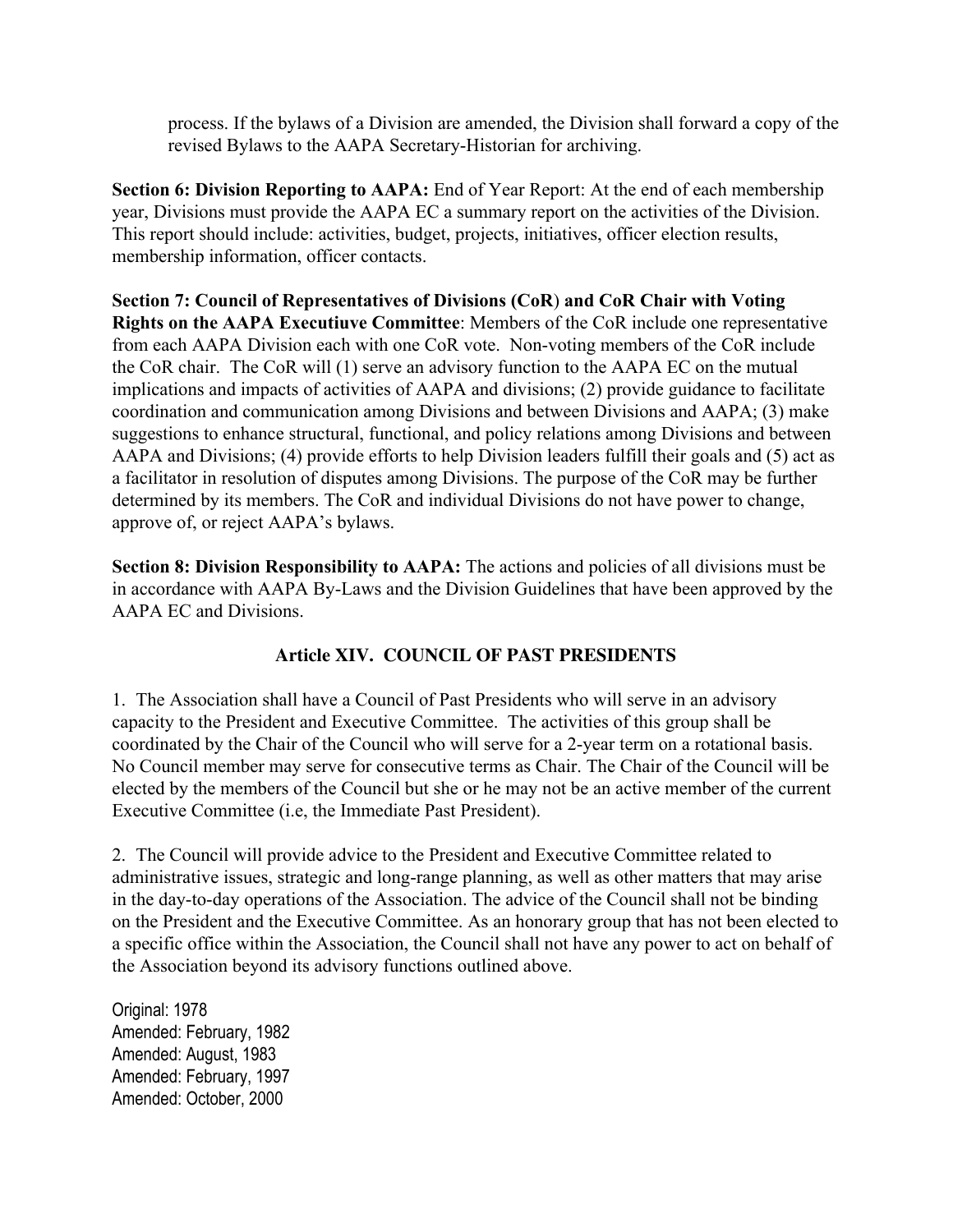Amended: November 5, 2004 Amended: September, 2005 Amended: January, 2006 Amended: January 30, 2008 Amended: July 2009

#### **ARTICLE XV. ADDITIONAL ORGANIZATIONAL POLICY/STRUCTURE**

#### **SECTION 1. Standing Committee on Social Justice and Advocacy**

Based on the cumulative recommendations of the Social Justice and Advocacy Task Forces since 2005 and the input of the AAPA general membership, the Social Justice & Advocacy Structure Subcommittee of the Social Justice & Advocacy Task Force presents the following recommendations to the AAPA Executive Committee. *The proposal for a Standing Committee on Social Justice and Advocacy was passed in August, 2009.*

AAPA develops a Standing Committee tentatively named the "Social Justice and Advocacy Committee" in order to institutionalize a means for addressing members' concerns related to social justice and social policy as it relates to AAPA's business and operations as a national organization.

To operationalize the logistics of a Standing Committee on Social Justice and Advocacy, the Task Forces presents the following draft for consideration and feedback by the Executive Committee:

**A. Committee Status within AAPA**: Standing Committee, in perpetuity. The Committee's chair or the chair's designee will represent the Committee at AAPA's EC meetings and will be there to report on the Committee's activities, answer questions, seek input and provide consultation on the social justice implications of AAPA activities, policies and procedures.

**B. Charge of the Committee:** To address social justice principles and practices –within the scope of members' expertise and competence - as they are applied to AAPA as an organization; to monitor current national, state and municipal social policy, practice, and educational issues relevant to the mental health and well-being of Asian Americans and Pacific Islanders; to monitor current national social policy, practice, and educational issues relevant to Asian American and Pacific Islander psychologists and other mental health professionals; to consult with all Association Divisions and other Association entities on issues related to social justice; to develop, when necessary, drafts of policy/advocacy statements and resolutions addressing such issues for approval by AAPA's Executive Committee and/or general membership; to maintain AAPA's visibility as a national organization that is concerned about social justice and public policy; and to engage in targeted liaison activities with other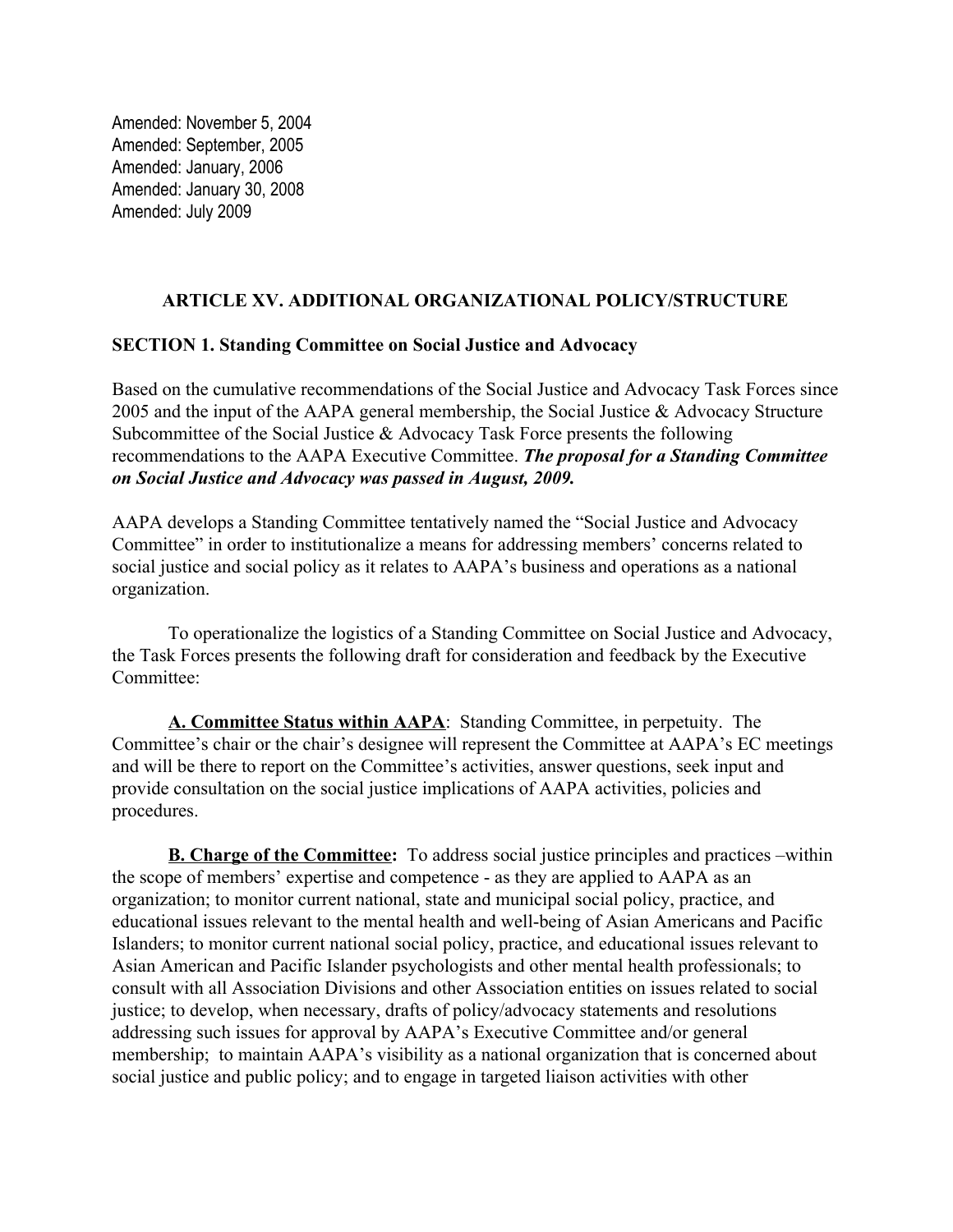organizations serving Asian American and Pacific Islander populations in the area of social justice and mental health advocacy.

Generally speaking, the Standing Committee would serve as a political watchdog on issues relevant to social justice and the mental health concerns of Asian American and Pacific Islander populations.

**D. Restrictions on Actions by the Committee:** In acknowledgement of AAPA's status as a 501(c)(3) educational and professional organization, it is understood that the Committee WILL NOT engage in activities that would endanger AAPA's IRS status. Examples of such activities include: raising funds for particular political candidates, asking members to vote for or against particular candidates, asking members to vote for or against particular legislation. It is understood that educating its members and the general public about the psychological and/or social justice issues related to stances taken by candidates or that are explicit/implicit in various legislation and public policies is acceptable.

**E. Membership Composition**: The Committee will consist of a Chair and 4 other members. One of the members must be a student and another must be primarily identified as a practitioner (broadly defined as someone whose primary employment is not in academia or basic research– e.g., consultant, clinician, policy analyst, program evaluator). Members of the Committee must be AAPA members in good standing.

**F. Criteria for Committee Membership:** Interest and experience with social justice issues and/or public policy, particularly at the state or national level; Involvement with social justice issues and/or public policy in at least one of the following: teaching, research, practice, community action, and political action.

**G. Length of Service:** Members of the Committee will serve for an initial period of two years. Members may continue on the Committee for one additional two-year term*.* In order to have some continuity on the Committee, we recommend that the inaugural terms be staggered on the Committee. Specifically, we recommend a term of 2 years for the Chair and two other members, and 1 year only for the two other members of the Committee for the inaugural term. Going forward, each Committee member will serve 2 year terms and no more than two consecutive terms.

**H. Selection of Committee Members:** AAPA's Secretary-Historian will send out a call for nominations and self-nominations for the Committee. If more than five persons are nominated, the Executive Committee shall decide upon the membership based on the criteria for Committee membership. While actively serving on the Committee, AAPA members cannot hold elected positions as officers of the Social Justice Division, if and when one is formed.

**I. Selection of the Chair:** The Chair will be appointed by AAPA's Executive Committee, from the persons who are nominated or self-nominated for Committee membership.